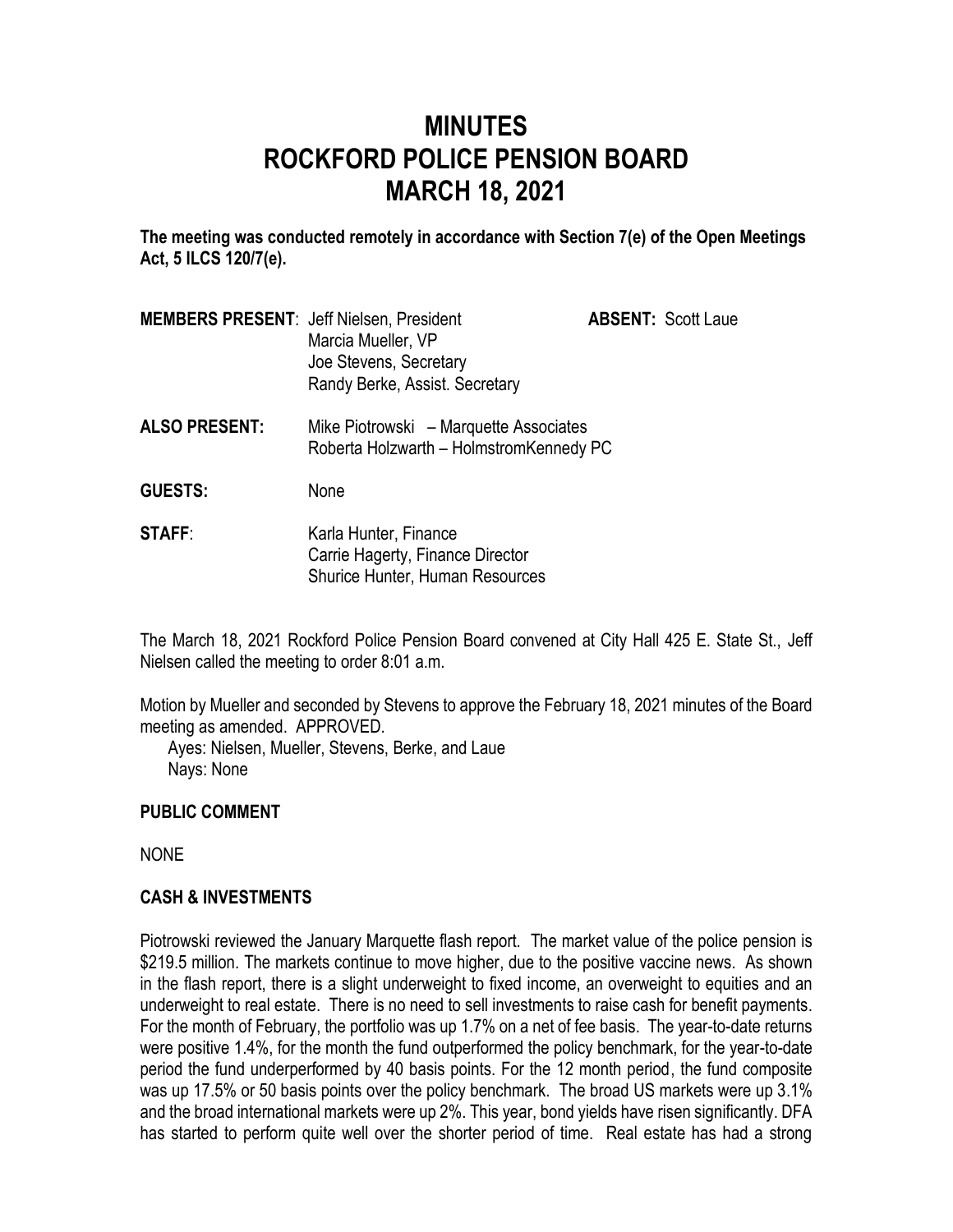performance, up 50 basis points for the month, up 90 basis points year-to-date. PIMCO was up 2.5% for the month and up 4.5% year-to-date.

Piotrowski stated that at the end January there was an announcement made that Segall Bryant & Hamill was going to be acquired by a Canadian Asset Management firm, CI Financial Corp.

Motion by Mueller and seconded by Stevens to consent to the **continuing use** of Segall Bryant & Hamill **subsequent to the acquisition by** CI Financial Corp., subject to attorney approval. APPROVED.

Ayes: Nielsen, Mueller, Stevens, and Berke Nays: None

Motion by Mueller and seconded by Stevens to approve placing Segall Bryant & Hamill on alert status due to acquisition. APPROVED.

Ayes: Nielsen, Mueller, Stevens, and Berke Nays: None

Motion by Mueller and seconded by Stevens to approve purchases and sales as attached to the agenda. APPROVED.

Ayes: Nielsen, Mueller, Stevens, and Berke Nays: None

### **CITY BILLS**

Motion by Mueller and seconded by Stevens to approve February postage charges of \$80.96. APPROVED.

Ayes: Nielsen, Mueller, Stevens, and Berke Nays: None

Motion by Mueller and seconded by Stevens to approve March City Services of \$7,385.00. APPROVED.

Ayes: Nielsen, Mueller, Stevens, and Berke Nays: None

Motion by Mueller and seconded by Stevens to approve the February bill from HolmstromKennedyPC for general matters in the amount of \$1,440.00. APPROVED. Ayes: Nielsen, Mueller, Stevens, and Berke

Nays: None

Motion by Mueller and seconded by Stevens to approve the payment to Kayne Anderson Rudnick for investment management fees for October 1, 2020 through December 31, 2020 in the amount of \$28,408.51. APPROVED.

Ayes: Nielsen, Mueller, Stevens, and Berke Nays: None

#### **ATTORNEY'S REPORT**

Attorney Holzwarth stated the annual medical examination process will be started for the pensioners under age 50 on disability pension. Attorney Holzwarth stated the date for the active trustee election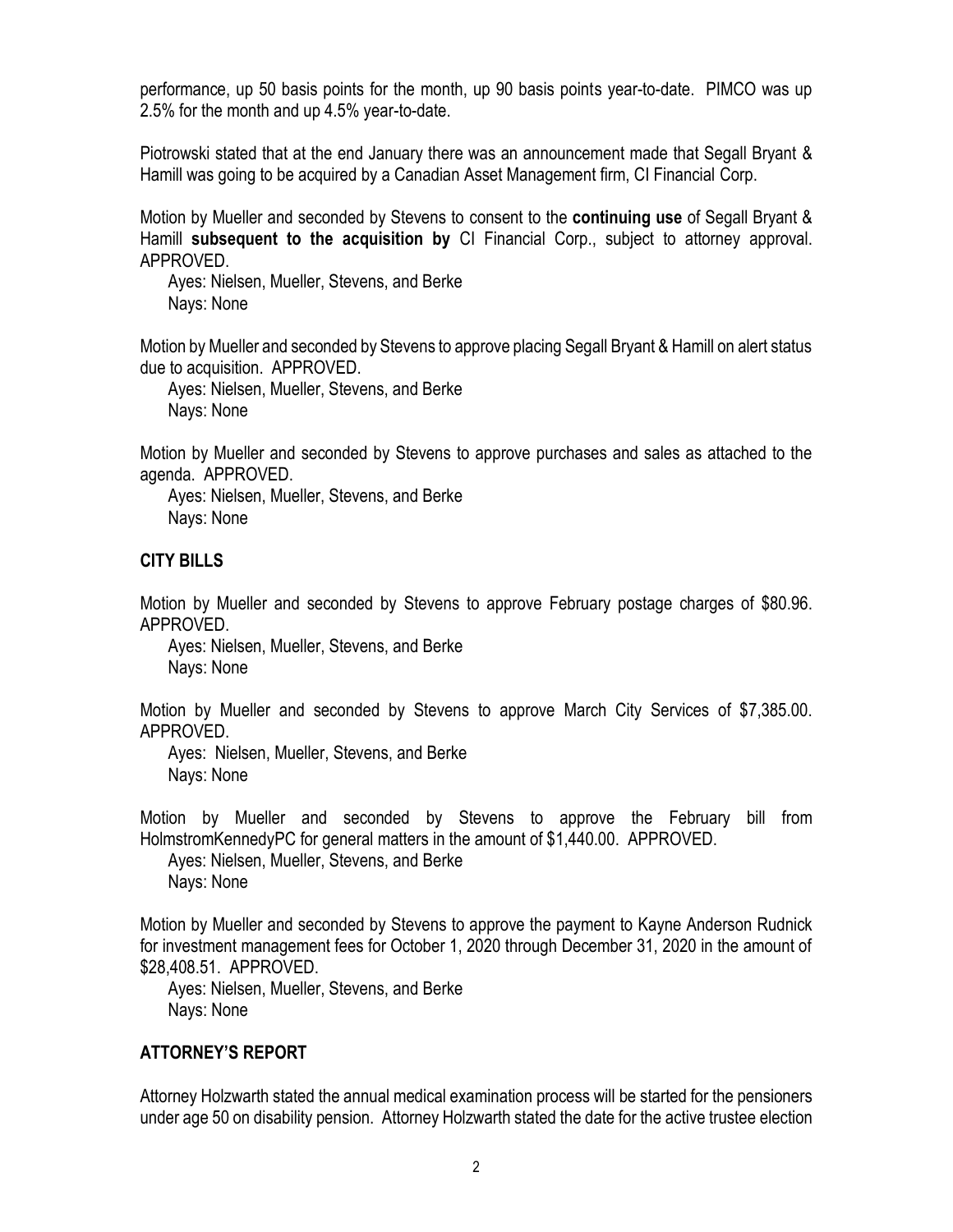process was revised. The email was sent to active officers on March 11 and the nominations are due back by March 31.

Attorney Holzwarth spoke briefly about changing fiduciary liability insurance carriers possibly this year due to conversations with the fire pension board attorney. She offered to reach out to two local firms to see if they provide insurance to public pension funds. Attorney Holzwarth stated the Economic Interest Statements would be due by May 1.

## **OLD BUSINESS**

Hunter stated that she had spoken with Mike from Zurich regarding the death notifications and he is in the process of resolving the issue.

Motion by Mueller and seconded by Stevens for approval of the payment for the 4 hour online transition training and an 8 hour online training as required by the Statute for all trustees. APPROVED.

Ayes: Nielsen, Mueller, Stevens, and Berke Nays: None

Director Hagerty stated that everyone that listened to the actuarial presentation agreed to stay with Nyhart.

Hunter stated she was notified of a death of a fire pensioner through the death audit services that was alive.

## **NEW BUSINESS**

Motion by Mueller and seconded by Stevens to approve the conversion of non-duty disability to service pension application for Richard Kennedy effective April 1, 2021 in the amount of \$4,114.04 monthly/\$49,368.42 annually, which is the same as the non-duty disability amount. The Board retains jurisdiction of this matter for purposes of enforcing the Pension Code. APPROVED.

Ayes: Nielsen, Mueller, Stevens, and Berke Nays: None

Motion by Mueller and seconded by Stevens to approve the service application for Kevin Ogden effective March 2, 2021 for a prorated benefit in the amount of \$8,247.87, full monthly benefit amount of \$8,522.80/\$102,273.60 annually. The Board retains jurisdiction of this matter for purposes of enforcing the Pension Code. APPROVED.

Ayes: Nielsen, Mueller, Stevens, and Berke Nays: None

Motion by Mueller and seconded by Stevens to approve the service pension application for Harold Combs effective March 9, 2021 for a prorated benefit in the amount of \$4,974.59, full monthly benefit amount of \$6,704.88/\$80,458.56 annually. The Board retains jurisdiction of this matter for purposes of enforcing the Pension Code. APPROVED.

Ayes: Nielsen, Mueller, Stevens, and Berke Nays: None

Motion by Mueller and seconded by Stevens to approve the service pension application for Douglas Pann effective March 16, 2021 for a prorated benefit in the amount of \$4,032.34, full monthly benefit